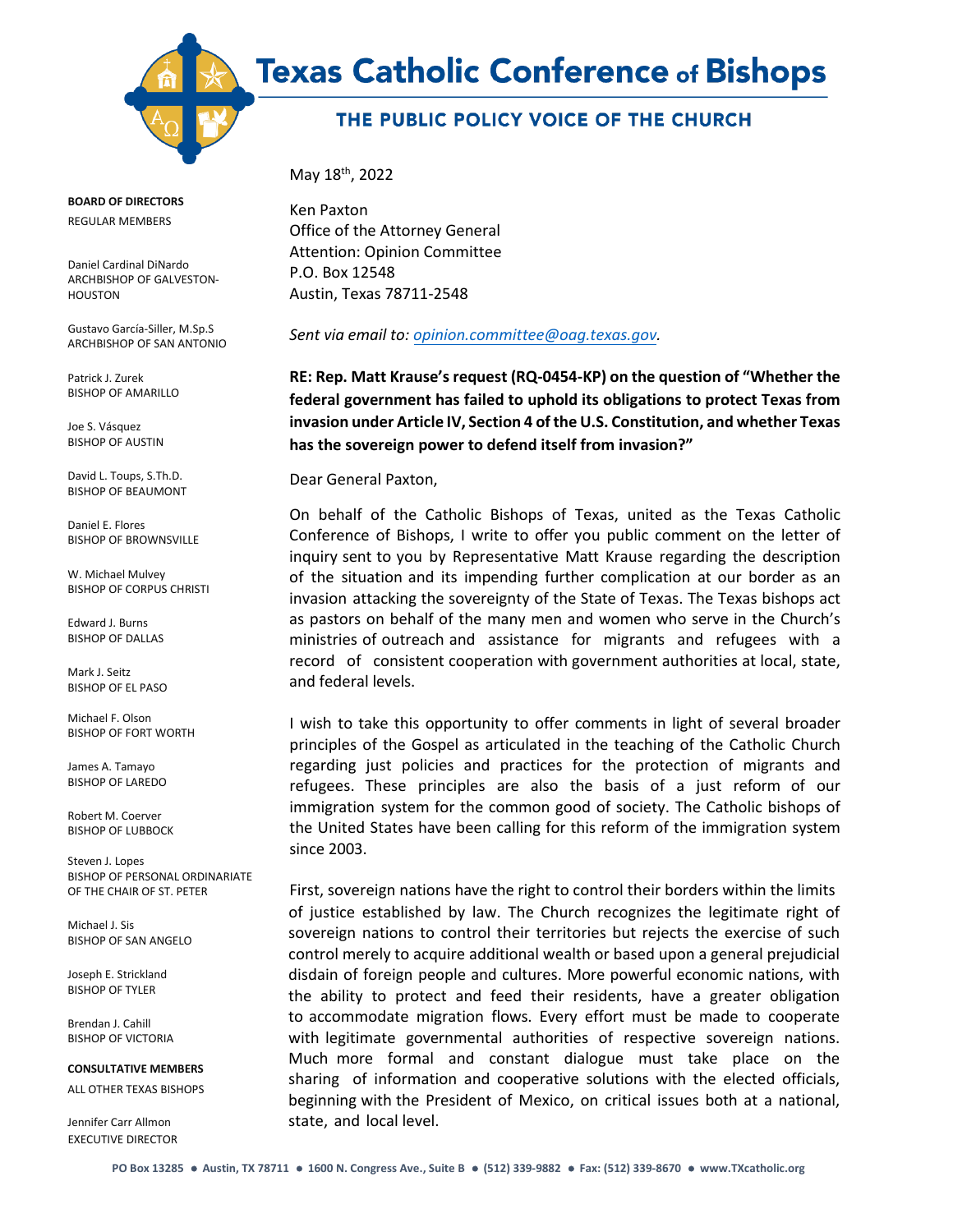The Texas Catholic Bishops ask the Federal Government to live up to its responsibility for our border with Mexico by overseeing and moderating the migration flow at our southern border within these just limits. The movement of migrants after the potential expiration of Title 42 need not be chaotic if the federal government establishes and follows an orderly process for the just adjudication of asylum claims.

The lack of attention at the federal level to our border might also compound the undue political and financial influence of international gangs and nations hostile to the United States of America. The gradual erosion of border integrity only compounds the terrible crimes of the drug trade and human trafficking perpetrated by gangs that especially prey upon vulnerable women and children. The vulnerable flee them for a reason.

The Texas Bishops object to characterizing thissituation as an "invasion" because it causes many to ignore the vital distinction between refugees fleeing oppression and victims of trafficking on the one hand, with the cartels and traffickers on the other. To use the word "invasion" incorrectly implies that everyone at our border is our enemy and our nation's sole response should be to deploy the military. There can be no approach to this humanitarian crisis that employs an "every migrant is our enemy" approach, nor can the abdication of responsibility by one level of government justify the abdication of responsibility by other levels of government.

Second, refugees and asylum seekers should be afforded protection. Those who flee wars and persecution should be protected by the larger community, as should large segments of people who must flee their homeland because of extreme poverty and harsh conditions which threaten their very life and well-being. This requires accountability and at a minimum, migrants have a right to claim refugee status without incarceration and to have their claims fully considered and processed by a competent authority in a reasonable amount of time. To discern adequately migrants and refugees who are in legitimate need of protection from others who intend to bring harm requires intentional and active cooperation by every level of government: local, state, and federal.

Third, the human dignity and human rights of undocumented migrants must always be respected, including the rights to basic healthcare and education. Government policies that respect the basic human rights of the undocumented are necessary and must be directed toward maintaining a cohesive family unit for migrants and refugees, especially when this involves young children. Regardless of their legal status, migrants, like all persons, possess inherent human dignity that should be upheld at every stage. They are too often subject to harsh treatment from both receiving and transit countries. It must be noted that many enforcement officers are burdened with undue expectations and pressures caused in no small part by the Federal Government's inability to implement and follow an orderly system for justly deciding asylum claims.

Finally, I recognize that our nation's unwillingness to address this issue over these past several years rests squarely on citizens and politicians of both major political parties. This polarization has brought us to a moment of crisis; there exists a legitimate concern that without each level of government discharging their respective responsibilities, the common good of the communities of our towns, state, and nation, and immigrants themselves, will continue to suffer grievously. There is an urgent need for legitimate and moral reform of our system of immigration and asylum. The experience of our Catholic Charities and outreach ministries throughout Texas has taught us that refugees are adding to the quality of life throughout the state with their cultures and talents and the gainful employment that prevents them from being added to the poverty rolls.